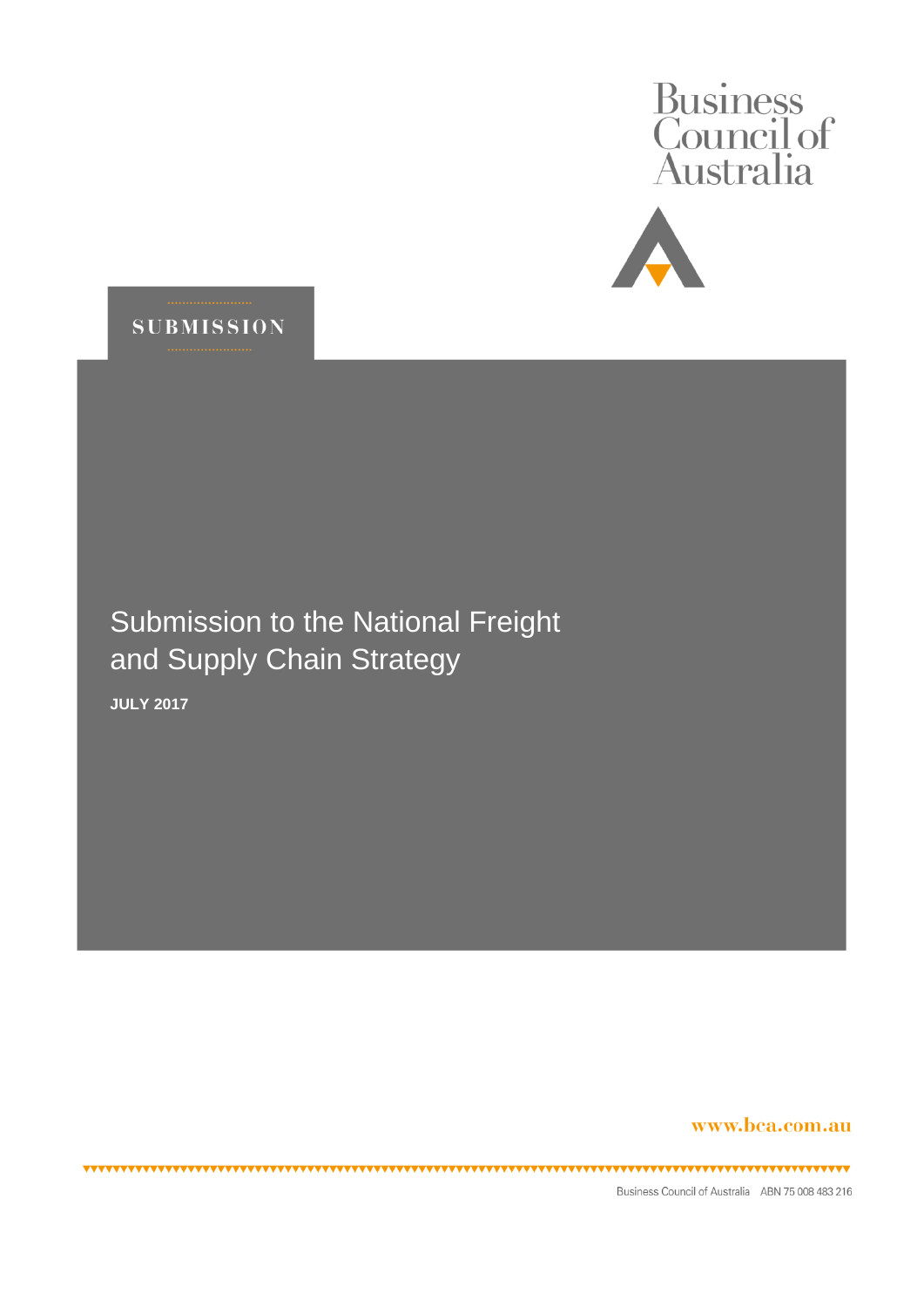The Business Council of Australia is a forum for the chief executives of Australia's largest companies to promote economic and social progress in the national interest.

# **About this submission**

This is the Business Council's submission to the National Freight and Supply Chain Strategy. It responds to a discussion paper released by the Department of Infrastructure and Regional Development in May 2017. The submission raises key issues that the Business Council would like to see addressed in the strategy. Business Council members welcomed the opportunity to meet with Department officials at a roundtable in June and look forward to further opportunities to participate in the development of the strategy.

## **Key recommendations**

- ▶ The Freight and Supply Chain Strategy should set an ambitious goal for a globally competitive freight and logistics sector in Australia, to be achieved by efficiently expanding the capacity of the sector to cater for future growth and by lifting productivity.
- The areas of policy coordination that Australia's governments should prioritise in the strategy include:
	- support for innovation in freight services and the development of new business models
	- an efficient, trusted regulatory framework for the collection and sharing of freight transport data
	- appropriate recognition of the importance of freight networks in strategic, integrated urban and regional land use planning, and the reservation and protection of freight corridors needed for future growth
	- identification, funding and delivery of new investments in freight infrastructure, prioritised by the highest net economic and social benefits
	- more efficient use of freight infrastructure through user pays charging and the removal of undue regulatory restrictions on use. Road user charging and investment reform should be prioritised
	- ensuring a trained workforce via the vocational and education training system
	- maintaining high standards for safety and for managing the impact of freight operations on communities and the environment.

# **Context**

The Business Council commends the government for developing a National Freight and Supply Chain Strategy.

Australia's large land mass and long distance from overseas markets means a productive freight and logistics sector is critical to our economic competitiveness. As a growing country we will need to continually expand the capacity of our freight networks to meet future demand, particularly in our fast growing cities and regional centres. We will need to take advantage of innovative new technologies and business models that can improve productivity and the customer experience.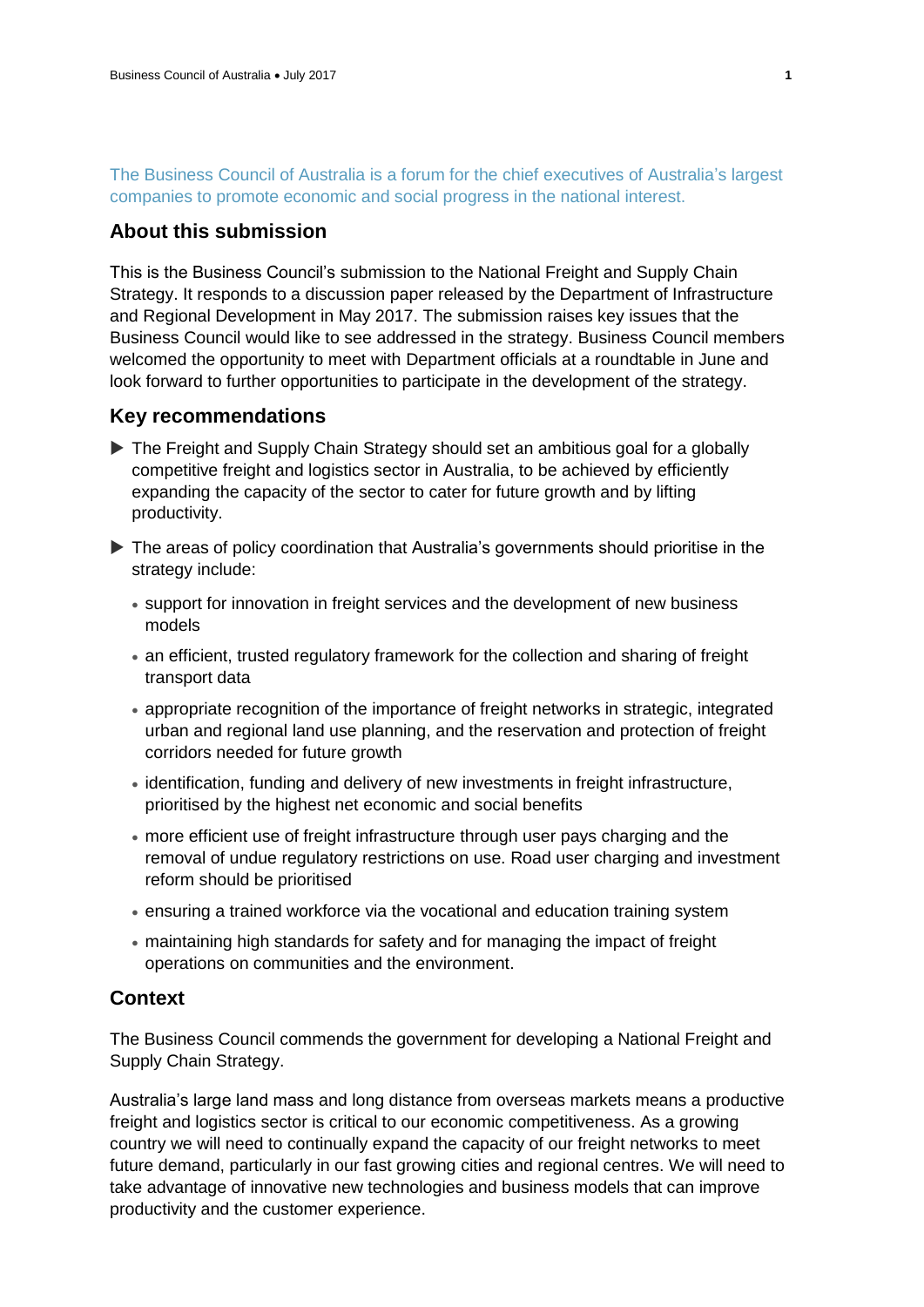Efficient freight and supply chain networks are needed to cost-effectively move final and intermediate goods into Australia (imports), out of Australia (exports) and between locations around Australia. Competitive supply chains are critical for national income by supporting exports in our resources, manufacturing and agricultural sectors. In particular there is a need for timely delivery of fresh produce into growing Asian markets (eg seafood and beef).

Competitive supply chains also boost consumer welfare by enabling the fast and low cost delivery of goods, whether sourced domestically or from offshore.

The freight and logistics industry's contribution to Australia's Gross Domestic Product is estimated at around 10 per cent.**<sup>1</sup>** This includes the storage of goods in warehouses and distribution centres and the transporting of goods including via road, rail, ports, airports, pipelines and intermodal terminals.

Freight and logistics services are largely provided by private businesses with little direct role for government. But governments have an important impact on the growth and productivity of the sector via their planning, infrastructure, regulation, taxation and education and skills training functions.

The strategy should set out a roadmap for government policy setting across governments that can drive more efficient and competitive freight and supply chain networks and accommodate future growth.

It is important to take the time to get the strategy right, and fully involve the states and territories to achieve a nationally consistent approach to policy wherever possible.

The strategy should take into account the specific freight network challenges facing each region of Australia. For example, Western Australian businesses may rely more on aircraft to move goods quickly due to fewer options to use shipping than the eastern states; Tasmanian businesses need to be able to move goods quickly and cost-effectively to the mainland before they can be sent to overseas markets.

#### **Specific comments**

#### *Strategic goal*

The Strategy should start with a clear goal to increase the global competitiveness of Australia's freight and supply chain networks by increasing their capacity to meet future demand and lifting productivity, while also ensuring high standards are continuously met relating to safety, and impacts on communities and the environment. The study should benchmark the costs and timeliness of Australia's freight networks against leading comparable countries, and set up a framework to continually monitor, assess and improve performance.

#### *Innovation in freight services and new business models*

The strategy should identify policy settings that will support innovation in the sector. Innovation is disrupting freight markets and supply chains and bringing down costs. As

<sup>1.</sup> See https://infrastructure.gov.au/transport/freight/index.aspx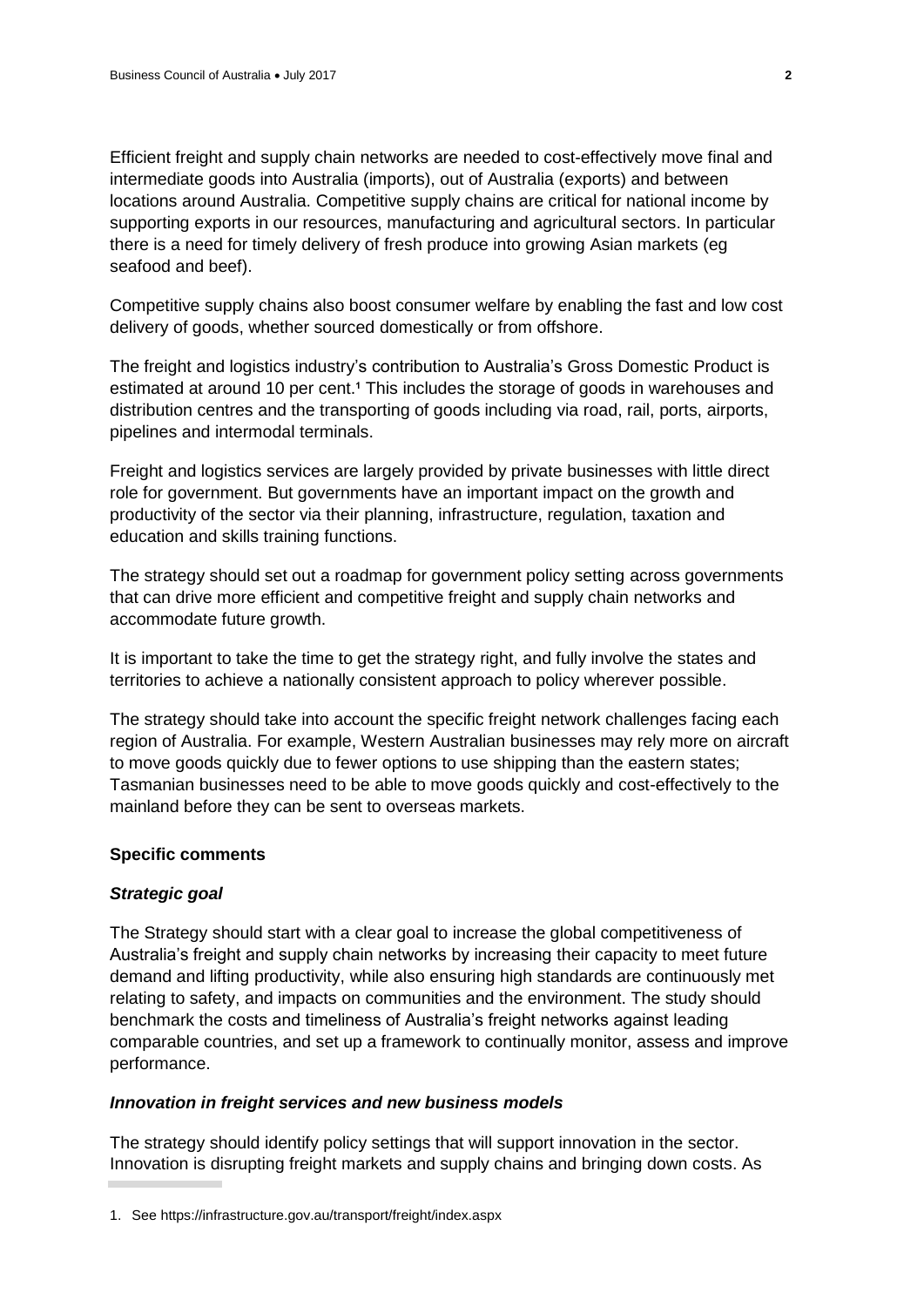outlined in the Discussion Paper, changes in freight activity are being driven by technology (eg, use of mobile phones, data, drones, autonomous vehicles, etc), consumer activity (eg, shift to online shopping) and new business models (eg, growth of intermodal terminals, express delivery, 3D printing, etc).

The role of data is critical. More data is being collected (eg via sensors on pallets, smartphones, etc) that can be used to inform better infrastructure provision and use. Through its response to the Productivity Commission's Inquiry into *Data Availability and Use* the government should build trust in data sharing and support a more competitive economy. The recommendations to increase access to publicly held data, particularly planning data, can support new business models and innovative customer solutions in the freight sector. In considering the Commission's recommendation for a new 'consumer right' the government should work with industry to develop a framework that supports competition but avoids discouraging private investment in data and creating additional costs from onerous or excessive regulation.

Collaborative use of data can lead to substantial improvements at key freight infrastructure sites. The Port of Hamburg provides a case study in the productive use of data to drive greater productivity.**<sup>2</sup>** The port currently handles around 9 million containers a year and will need to increase throughput to 18 million containers by 2025 without being able to draw upon additional land. The introduction of a 'smartPORT logistics platform', based on collaboration and coordination in the use of data and technology, is already leading to more-effective cargo handling across the entire supply chain.

Reliable mobile phone and satellite coverage in regional and remote areas will be needed to allow transport businesses to consistently collect operational data across the country and to improve productivity and safety.

#### *Skills and workforce*

As with other sectors of the economy, the freight and logistics sector needs to adapt to the changing nature of the workforce, which means new skills will be needed. Traditional roles will change due to new technologies such as automation, and new opportunities will emerge to work with technology in different ways, for example, the role of a truck driver could change from driving the truck to managing the on-board computers, fixing problems and undertaking other tasks. There is a need to train and attract more young people into the industry.

Housing affordability challenges in our major cities are making it difficult for the key workers who are needed to provide an efficient and safe freight network (eg firefighters, emergency services, police, drivers, etc) to live within a commutable distance of their place of employment. This can create stress on workers and makes it difficult to attract and retain employees in these roles.

### *Urban and regional planning and zoning*

Future freight needs must be prioritised in long term strategic planning. The increase in the Australian population to over 30 million people over the next twenty years is estimated to coincide with a doubling of freight conveyance. As our cities and regional centres grow

<sup>2.</sup> See https://www.sap.com/australia/about/customer-testimonials/public-sector/hamburg-port-authority.html#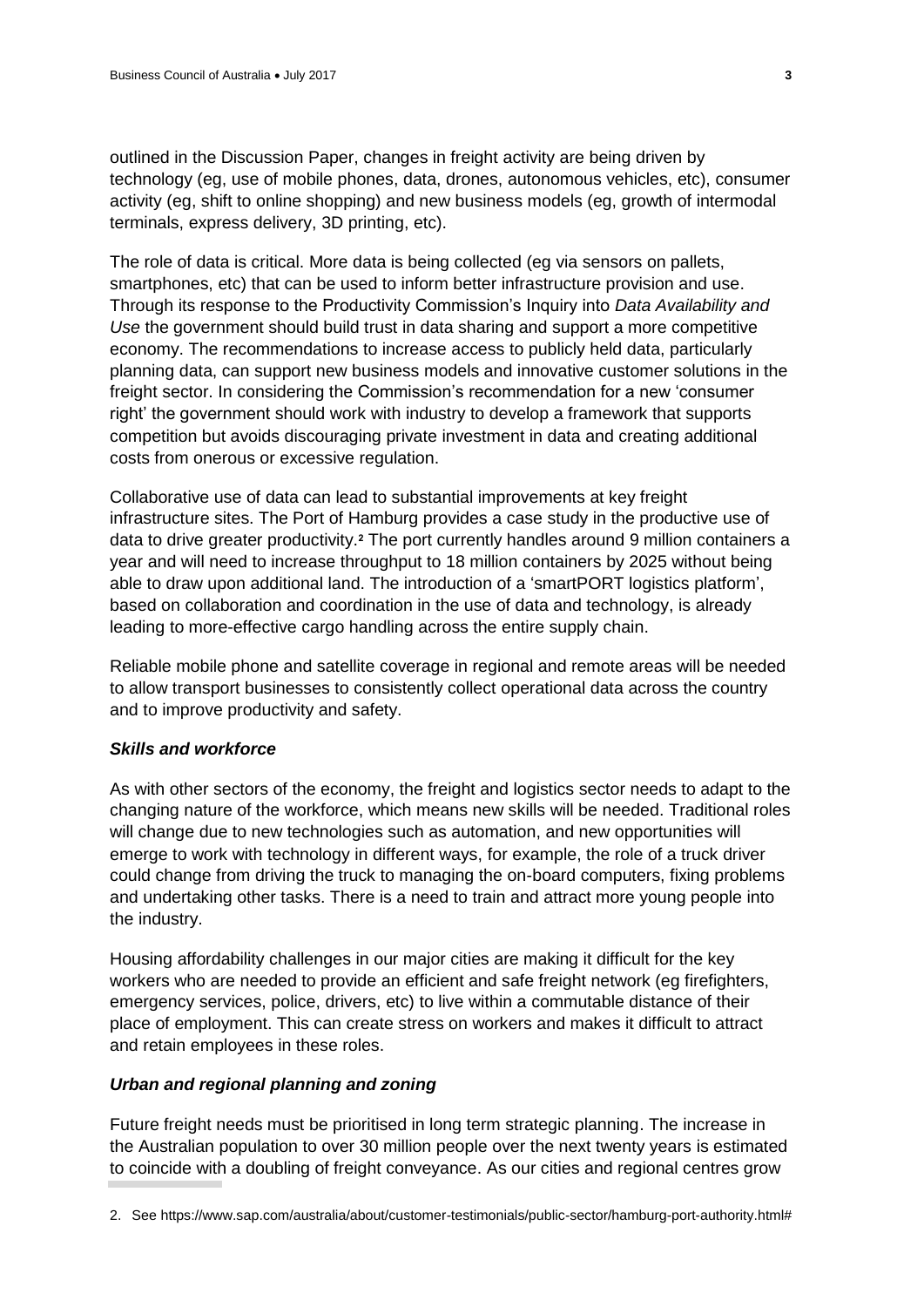there will be a need to preserve space for freight corridors and make sure that the laws that govern the use of infrastructure enable efficient freight services.

Future freight routes will need to be protected. According to Infrastructure Australia, "targeted protection initiatives may be required to facilitate the movement of freight and deliveries in the established parts of our cities". **<sup>3</sup>** Sites will need to be reserved for intermodal freight terminals and new port infrastructure, along with appropriate buffers to protect them from urban encroachment.

Infrastructure Australia's recent report *Corridor Protections* highlighted the future costs of failing to reserve corridors now for major projects that are expected to be needed in the future, such as: the East Coast High Speed Rail; the Outer Sydney Orbital; Outer Melbourne Ring; Western Sydney Airport Rail Line; Western Sydney Freight Line; Hunter Valley Freight Line and Port of Brisbane Freight Line.

Blockages to freight in the 'last mile' are a significant problem (ie the area surrounding the beginning or end of a freight journey at airports, ports and intermodal terminals). Increased residential zoning near freight centres (eg Sydney Airport and the Port of Botany) can lead to increasing local resistance over truck movements and calls for curfews and other restrictions. Strategic land use planning should be used to create buffers around ports and airports and to examine the potential for greater use of intermodal terminals connected by rail and road transport infrastructure and located away from residential areas.

## *Better infrastructure provision and use*

Better freight infrastructure provision and use can be achieved by getting the most out of existing infrastructure and making sound decisions about new additional infrastructure.

## *Making better use of existing infrastructure*

There are numerous ways to get more out of the existing infrastructure.

First, the strategy should identify opportunities to reform regulations that prevent or limit the efficient use of infrastructure, including the removal of barriers to high productivity vehicles and removing restrictions on operations – for example, slot and trading restrictions at airports and ports.

Second, implement full cost pricing models to provide incentives for the efficient use of infrastructure. Regulated infrastructure prices should reflect the full long term efficient cost of providing the service where possible, and pricing should be able to vary with demand. In particular, road pricing reform should be progressed.

Third, consider ways to augment existing infrastructure with new investments. Better application of technology should be used to improve the use of existing infrastructure, for example, sophisticated sensors used for Automatic Traffic Counts, use of crowdsourced social media data to provide more information regarding road traffic bottlenecks and clearance, and the use of sensors to determine the need for preventative maintenance on roads and bridges.

<sup>3.</sup> Infrastructure Australia, *Corridor Protection*, July 2017, p6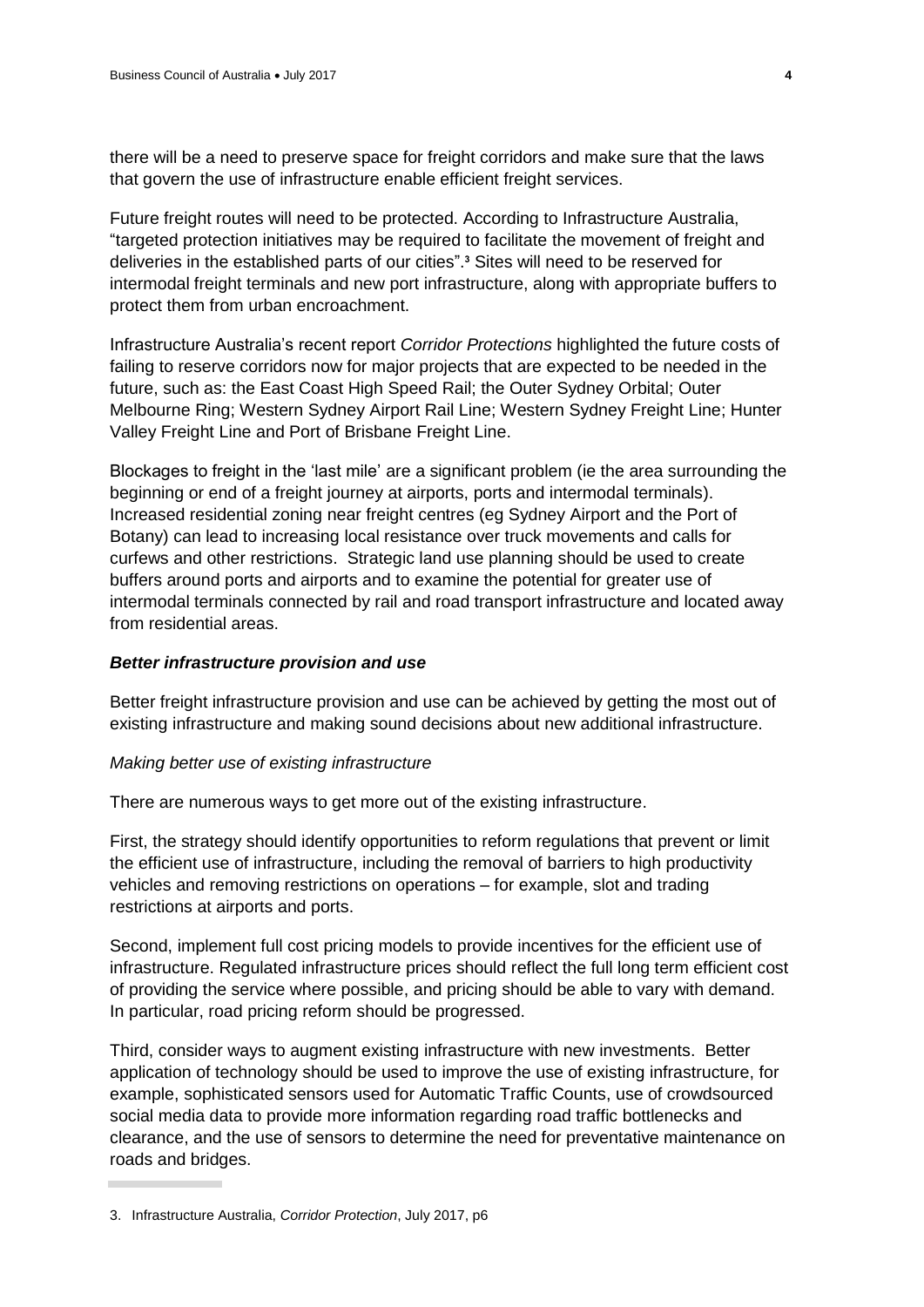Road ramp metering has been estimated to deliver a 13 to 26 per cent increase in travel speed, an increase in volume of between 5 and 30 per cent and a 15 to 50 per cent reduction in road accidents.**<sup>4</sup>**

Fourth, new governance arrangements for existing assets should be considered. Wherever possible, Government should seek to move towards corporatisation, and then to privatisation, of infrastructure as a means of increasing the efficient operation of the asset. Regulatory frameworks should be implemented, where necessary, to ensure pricing and service standards are met.

#### *New infrastructure procurement*

New freight infrastructure will be required to meet Australia's growing freight needs. The role of Infrastructure Australia and the infrastructure agencies in the states and territories is essential for identifying the best option to meet identified needs with investments that have the highest net economic and social benefits.

The design of new infrastructure needs to take into account the needs of freight service providers, for example, new tunnel design needs to factor in limitations on the carriage of dangerous fluids by trucks. The mandating of independent, published cost benefit analysis for all new projects is a critical procedure to ensure that decision makers are fully informed prior to making decisions.

Rolling 5-year pipelines of committed infrastructure projects should be in place to provide a level of certainty that will attract private investment (eg Private Public Partnerships) and reduce the risk of damaging project cancellations, such as the East-West link and Perth Freight Link.

It is encouraging to see the government moving ahead with important projects like the Inland Rail and the Western Sydney Airport.

All governments should have asset recycling programs to sell mature infrastructure businesses and reinvest the proceeds in new projects that can help develop Australia's freight networks.

#### *Project approvals*

More efficient major project planning approvals regimes in the states and territories can improve the speed and efficiency of investment in new freight infrastructure.

State and Territory planning systems, in some areas, impose unnecessary costs and uncertainty on major investment decisions. A redesign of planning systems will improve service delivery, reduce costs for project applicants and deliver better outcomes for investment, jobs and the environment.

As outlined in the Business Council's *Competitive Project Approvals* report (released November 2016), planning reform should include moving all jurisdictions to a best practice model for assessing and approving major projects, characterised by a more strategic and timely approach to planning decisions, including:

<sup>4.</sup> Department of Infrastructure and Transport, National Urban Policy, 2011.